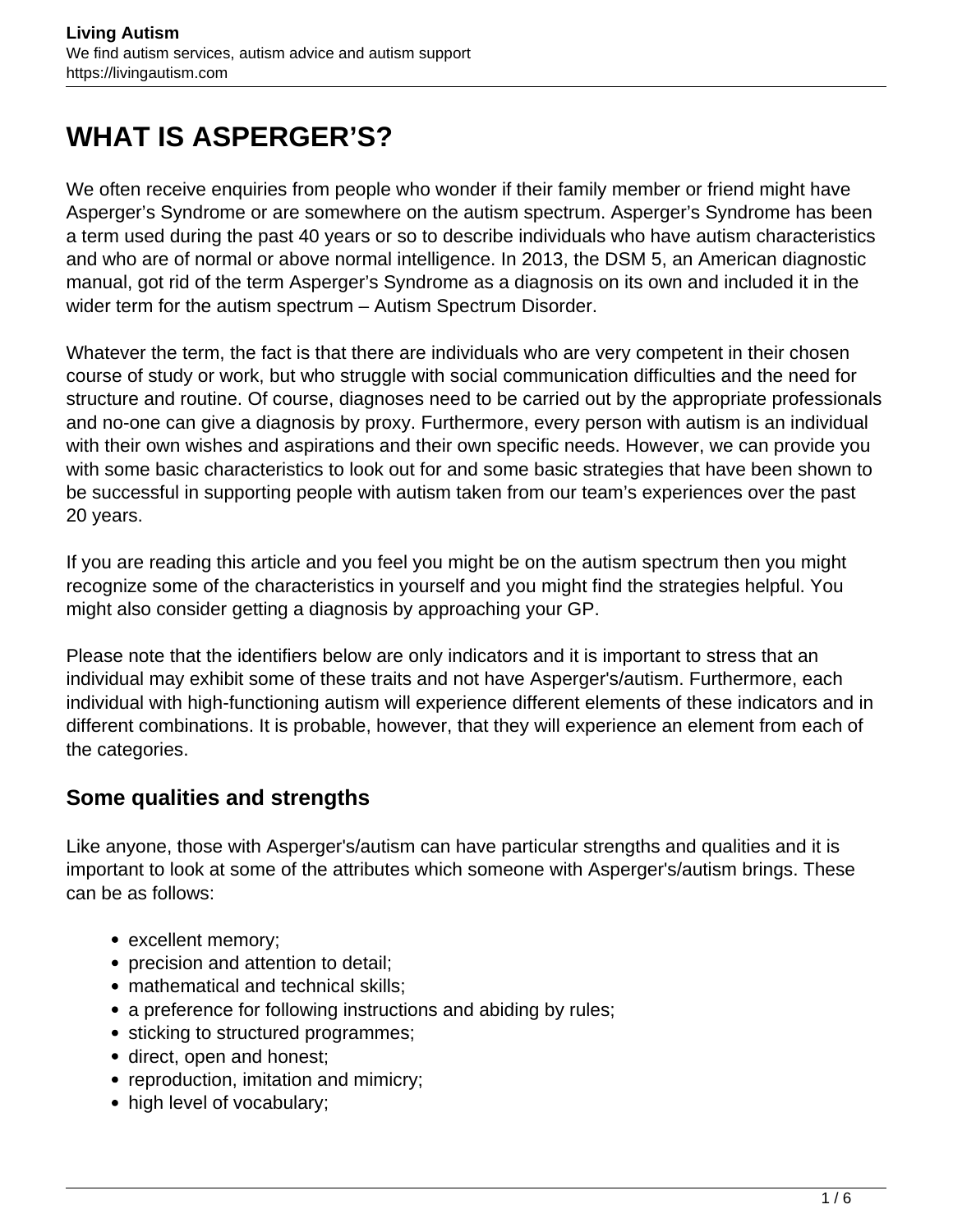dealing with projects which have a clear beginning, middle and end.

This means people with Asperger's/autism can thrive in sectors which require precision and detail, such as accountancy, computing, engineering and architecture to name but a few. Because of the mathematical nature of music, they can also be quite musical. In addition, they can blossom in environments which provide clear structures and parameters and few unknowns.

## **Sensory differences**

People with Asperger's/autism can be either hyper-sensitive or hyposensitive. If they are hypersensitive then the senses can be more honed than usual and, therefore, sounds can seem louder, lights brighter, smells and tastes stronger; and touch keener; thus, the person can receive environmental information at a much greater intensity. If they are hypo-sensitive, they cannot process sensory input as effectively and, for example, might not feel hot water to the extent that they might get scalded. These sensory differences can mean:

- an acute sense of hearing or not being able to hear clearly;
- an ability to see in detail or inability to see the whole because of too much detail;
- a discriminatory sense of smell and taste;
- an extreme sensitivity to touch, textures and pressures or a need for stronger textures and increased pressure.

## **Differences in social communication**

People with Asperger's/autism can have a high level of vocabulary aided by their excellent memory skills. However, they could find contextualizing of language and abstract language difficult to understand. Furthermore, whilst most people pick up social cues which are sometimes illogical or which are dependent upon 'seeing' the entirety of a situation and not just one aspect, people with Asperger's/autism could have some difficulty in detecting subtle and non-verbal communications. You might notice difficulties in:

- engaging in or understanding small talk;
- understanding body language and facial expressions;
- understanding sarcasm, jokes, irony (those with Asperger's could have a tendency to be very literal in their understanding);
- understanding verbal communication without corresponding verbal cues, for example: notes, diagrams.
- showing empathy and understanding of others;
- keeping eye contact;
- speaking untruths in order not to offend; understand personal space;
- understanding social rules which are not based upon logic;
- understanding the complexities of inter-personal relationships.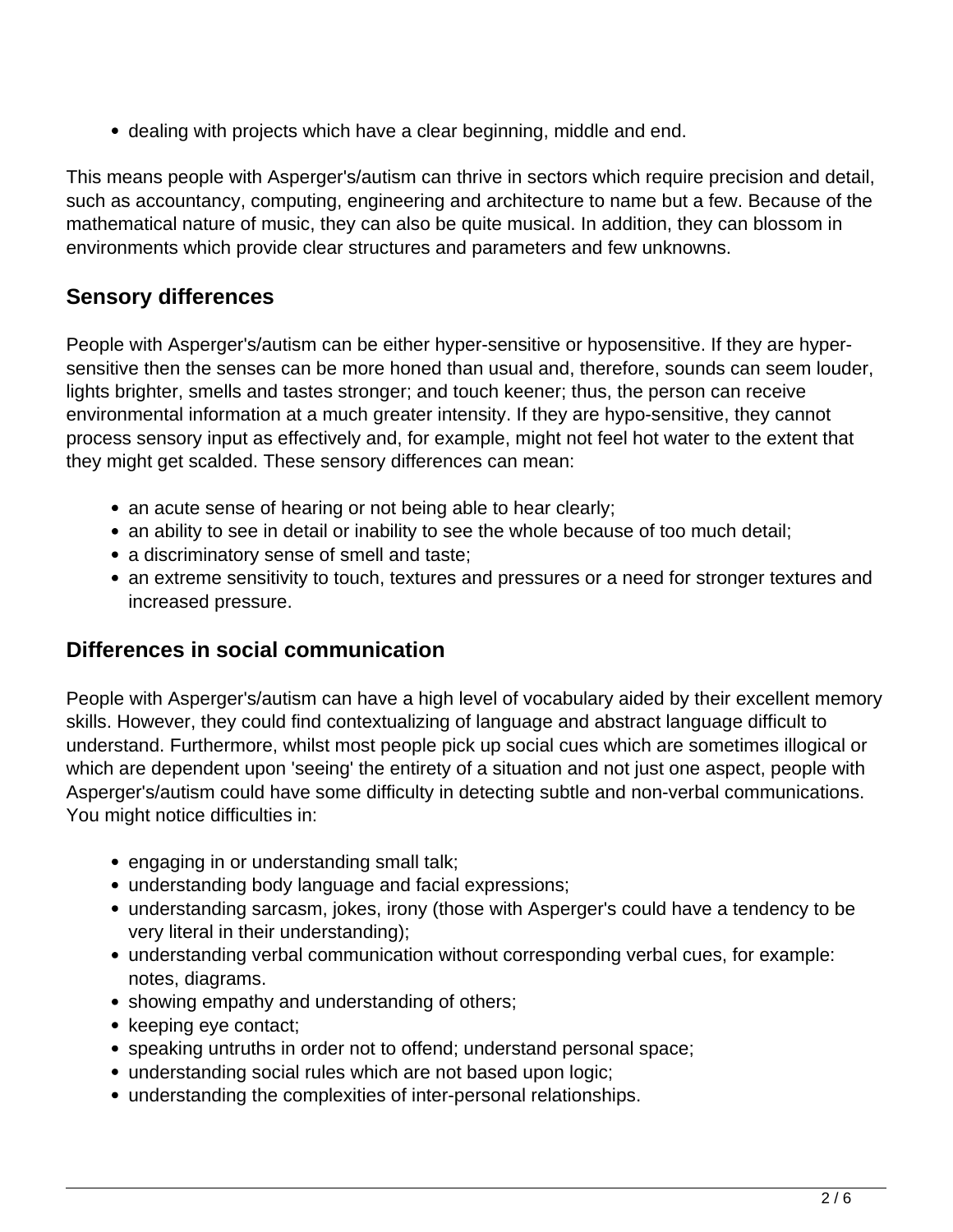## **Differences in need for structure and routine**

Flexibility of thought is the ability to hazard a guess at the unknown, to cope with the unexpected, to act upon a whim. The sense of security brought on by the known can lead to the following:

- becoming obsessed with an interest, place or person;
- becoming anxious by change, spontaneity and unplanned events;
- experiencing difficulties in coping with the unknown (new people, new places, new situations);
- experiencing difficulties in remembering sequences without prompts, such as: diary, personal planner, alarm;
- experiencing difficulties in comprehending abstract concepts (e.g., formality, spontaneity, fun, anxiety);
- reluctance in using own initiative

## **Perception**

The results of having to deal with some of the above hurdles is that people with Asperger's/autism or someone with similar experiences can sometimes be perceived to be:

- abrupt
- absent-minded
- anxious
- aggressive
- disorganised
- eccentric
- lost in their own world
- rude
- self-centred
- thoughtless

As a consequence, some students or employees with Asperger's/autism, or with similar difficulties, can experience a greater incidence of complaints and disciplinary procedures which could be a mystery to them, thus adding to their difficulties.

## **What can you do to support someone with Asperger's Syndrome/autism?**

Asperger's (now part of Autism Spectrum Disorder) is a lifelong condition and although people with Asperger's/autism might have some learning difficulties, such as dyslexia, they are often of average or above average intelligence. The condition itself is not a learning disability although it can present obstacles to aspects of social and communication learning. The difficulties lie in the lack of understanding of the social nuances of communication and behaviour, dealing with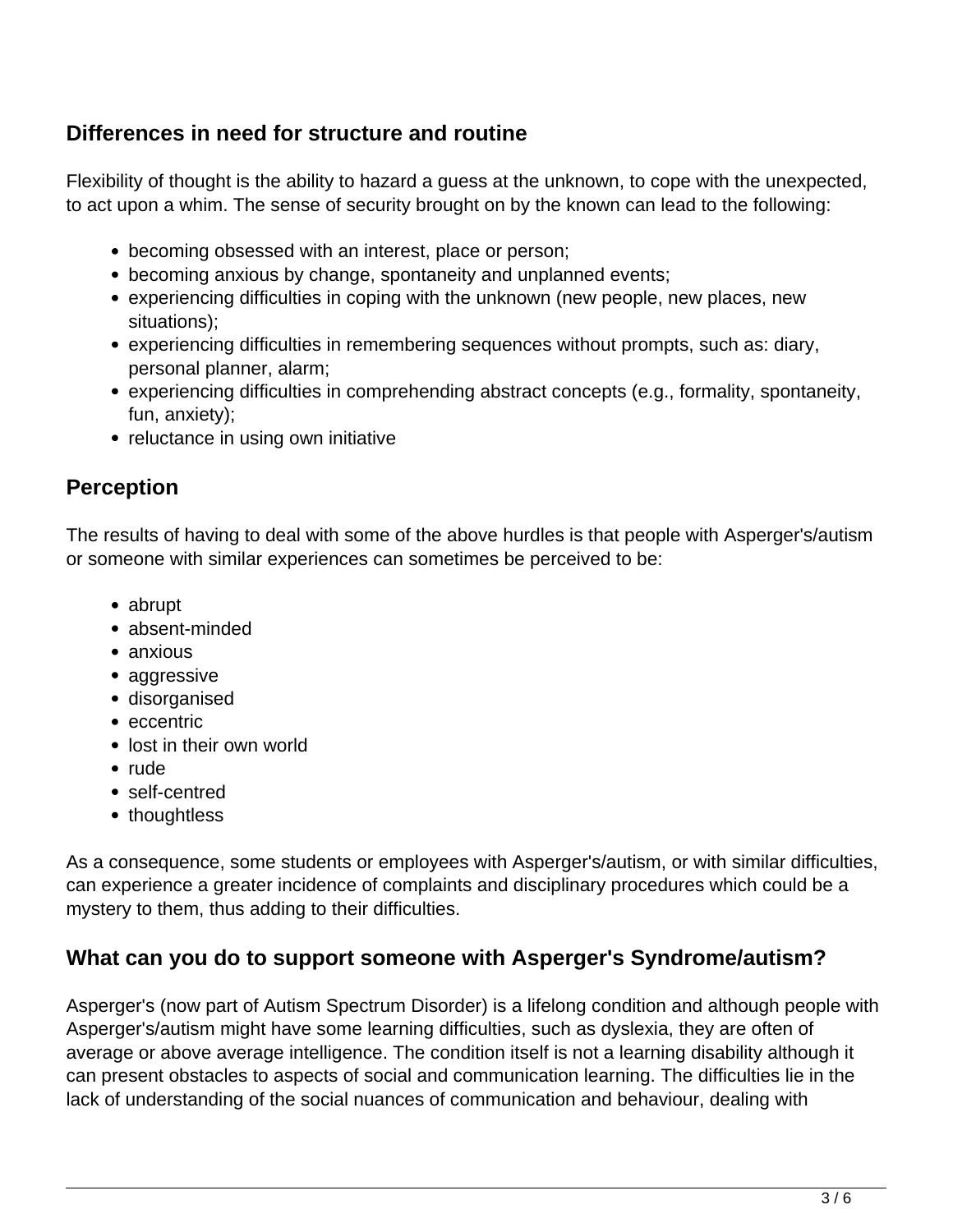unknown situations and people, problems in thinking through sequences or of consequences to actions, inabilities in forming overarching concepts from detailed information, inabilities to see things from another's perspective and dealing with sensory differences.

Asperger's/autism affects every individual differently. Every individual has their own personality, their own strengths and weaknesses and they have their own difficulties to overcome just like everyone else. However, hurdles can be overcome, anxieties and resultant absenteeism can be reduced and time can be focused more on enabling and empowering the individual rather than disciplining them.

## **What can be practically done to help these students or employees, who are quite often excellent at the technical component of their chosen subject?**

You will have noticed that this article has been written in a more bulleted form than a prosaic one. This is to make it easier to read, as a mass of words can sometimes be difficult to process. This is an example of a small and simple strategy that can be incorporated in every day working life to enable a student/employee give of their best.

Some other helpful strategies are:

#### **Aide-memoires**

These help to reduce anxieties brought on by not knowing what has been planned or when events are taking place.

- Calendar
- PDAs
- Mobile phone reminders
- Alarms on watches, mobile phones
- To do lists
- Shopping lists
- Daily task lists

#### **Clear instructions with a beginning, middle and end**

This is particularly helpful if a person has difficulty stopping before a project or task has been fully completed, ie. must finish no matter what.

- Written instructions
- Written direction
- Clear interim steps
- Clear reporting instructions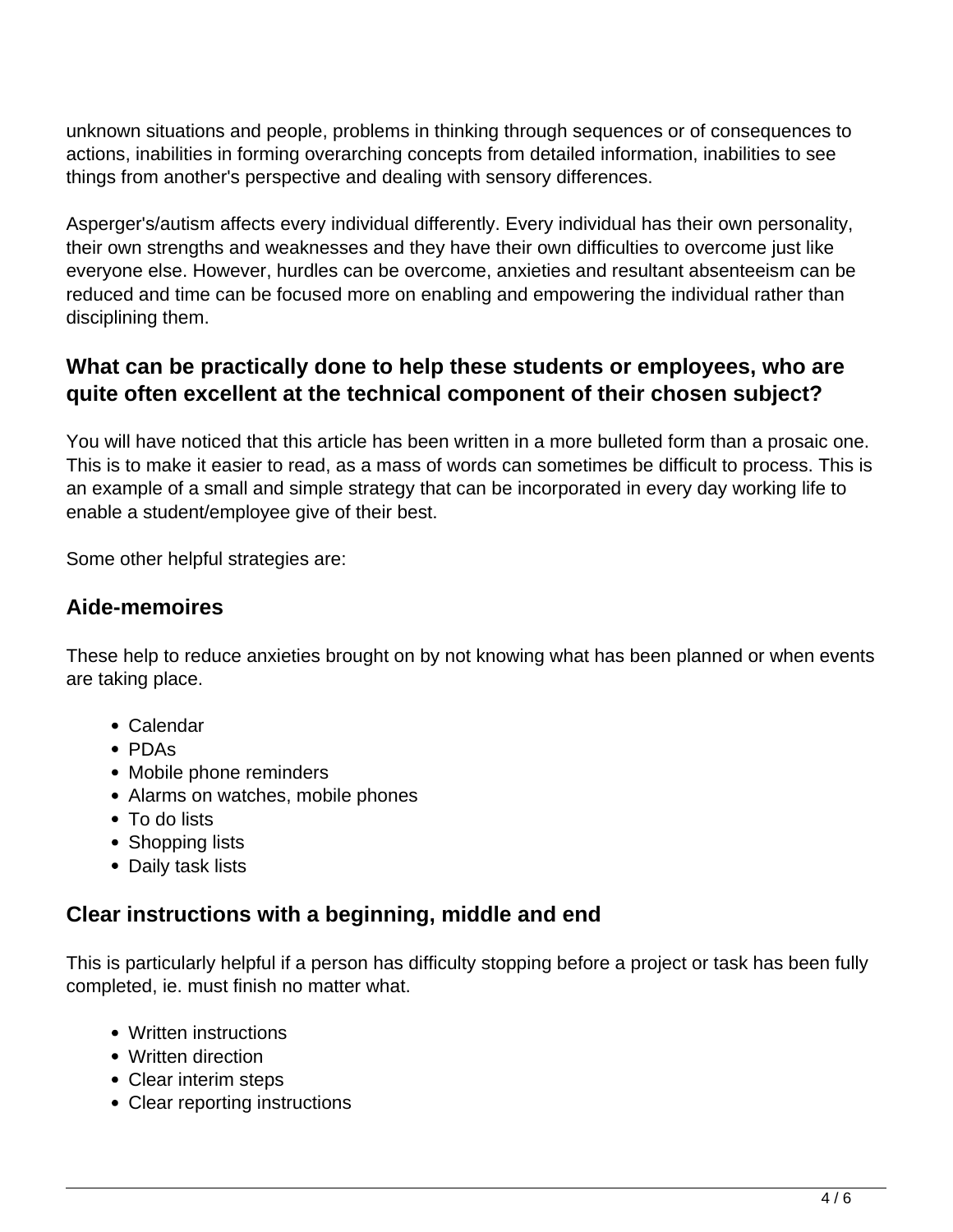# **Training in non-verbal communication**

This training can help to reduce anxieties brought on by not understanding the behaviour of others. It also enhances two-way communication and social integration.

- Understanding body language
- Understanding social communication, e.g., the differences of communicating in a meeting and at a party
- Understanding how to soften factual information/communication, e.g., opening and closing of conversations, texts, emails, letters etc.

## **Training for teachers, lecturers, colleagues and managers to enable them to become aware of the condition**

Whether a person actually has a diagnosis of Asperger's/autism or experiences the same hurdles, the most difficult aspect of this way of being is the lack of understanding of the people around them. Some basic training would be beneficial to all.

## **It's worth the effort**

People with Asperger's Syndrome/autism can bring richness to our lives by helping those of us who do not have the condition to see the world from a different perspective. They can help us to understand how many experiences we take for granted and how many strategies we pick up naturally which they have to learn cognitively.

If you feel that a friend, family member or colleague of yours fits into the above description, it is important to seek support and information both for them and for yourself.

#### **Suggested further reading**

Attwood, T; 2006. The complete guide to Aspergers syndrome. London: Jessica Kinglsey Publishers.

Bogdashina, O; 2005. Theory of mind and the triad of perspectives on autism and

Asperger syndrome: a view from the bridge. London: Jessica Kingsley Publishers.

Edmonds, G and Beardon, L (Ed); 2008. Asperger Syndrome and Employment. Adults Speak Out about Asperger Syndrome. London: Jessica Kingsley Publishers.

Gillberg, C; 2002. A guide to Asperger syndrome. Cambridge: Cambridge University Press.